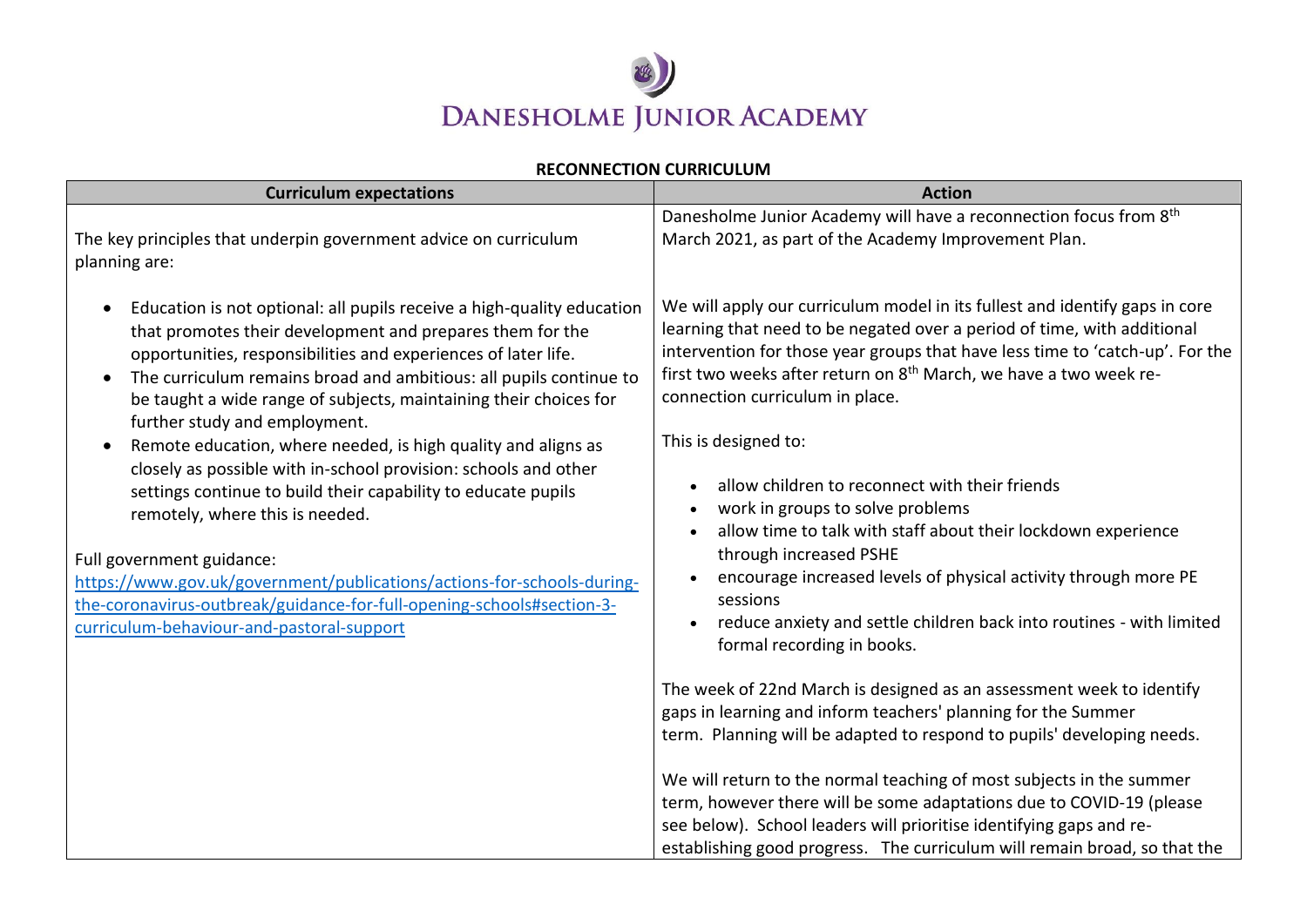|            | majority of pupils are taught a full range of subjects over the year,<br>including sciences, humanities, the arts, physical education/sport, religious<br>education and relationships and health education. Teachers' expectations<br>will remain high.                                                                                                                                                                                                                                                                                              |
|------------|------------------------------------------------------------------------------------------------------------------------------------------------------------------------------------------------------------------------------------------------------------------------------------------------------------------------------------------------------------------------------------------------------------------------------------------------------------------------------------------------------------------------------------------------------|
|            | Remote education will be planned weekly for pupils in self-isolation as part<br>of teachers' Planning Preparation and Assessment time, using high quality<br>resources from the oak National Academy and BBC Bitesize that align with<br>the learning that is happening in school. These are published on our<br>website every week. In the event of a bubble closure, there will be a live<br>teaching element for affected pupils every day through Microsoft Teams.<br>The school will provide laptops for any pupils needing access to a device. |
|            | In the event of another full national lockdown, teaching will be conducted<br>through Microsoft Teams with a daily live teaching element.                                                                                                                                                                                                                                                                                                                                                                                                            |
|            | The Relationship and Sex Education element of our curriculum will be<br>taught in the Summer term and resources will be shared with parents in<br>advance. Teachers are mindful of the need to cover some elements of RSE<br>from the previous year group, as these units were not taught in school last<br>year.                                                                                                                                                                                                                                    |
| Assessment | Formative assessment will be used daily and teaching and learning will be<br>responsive.                                                                                                                                                                                                                                                                                                                                                                                                                                                             |
|            | PIXL assessments will be used in line with the published national<br>assessment calendar to identify gaps in learning for each year group. The<br>QLA (Question Level Analysis) information it produces will be used to focus<br>teaching and re-visit learning that is not secure.                                                                                                                                                                                                                                                                  |
|            | Our whole school curriculum will be reviewed (Cornerstones) in response<br>to emerging assessment evidence and gaps in learning will be prioritised.                                                                                                                                                                                                                                                                                                                                                                                                 |
|            | Statutory assessments at Key Stage 2 have been cancelled this year.                                                                                                                                                                                                                                                                                                                                                                                                                                                                                  |